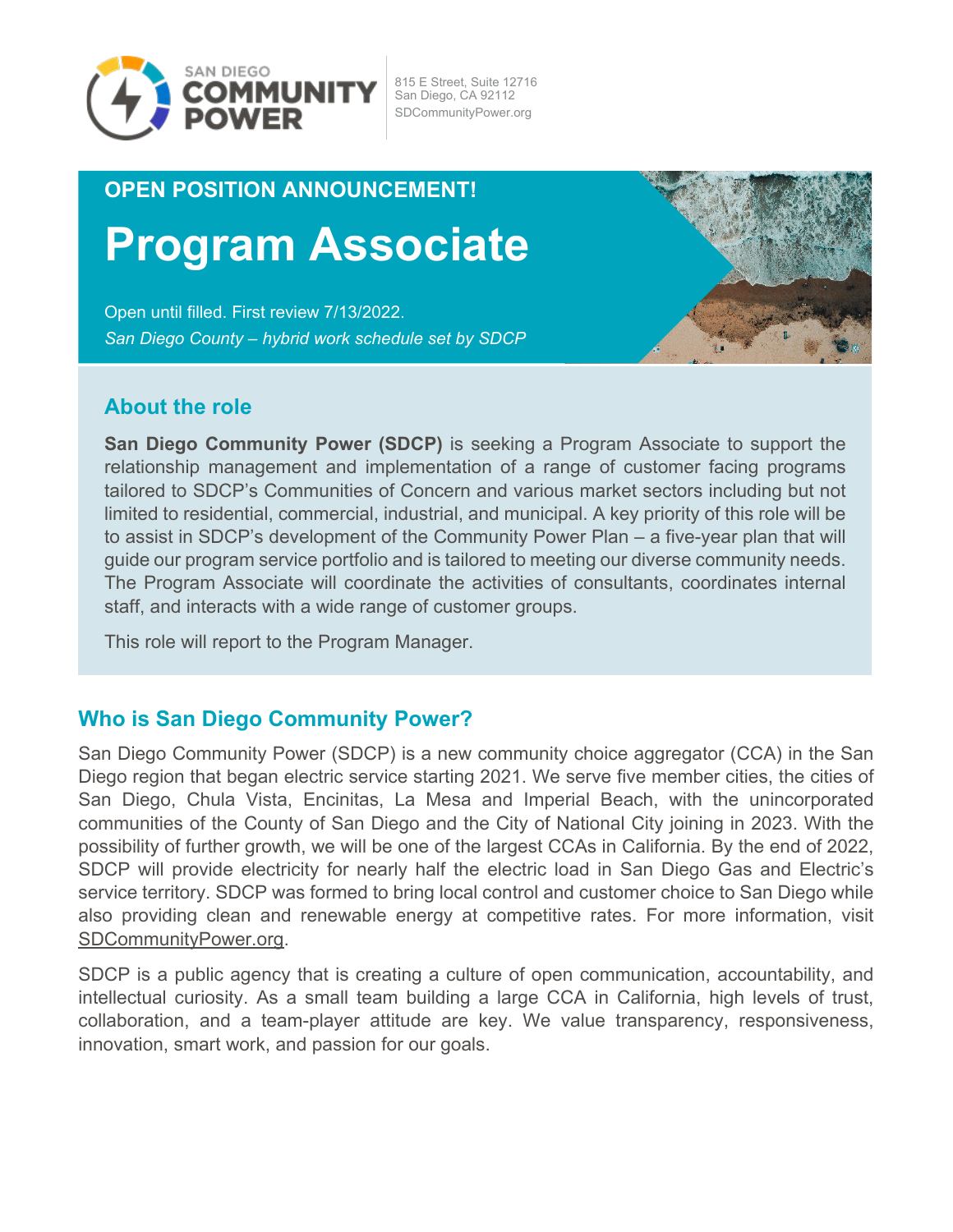# **Commitment to Diversity**

At SDCP, we value diversity and are committed to creating an inclusive environment for all employees. We represent a diverse customer base and intend to hire employees that reflect our communities. We provide equal employment opportunities to all applicants for employment and prohibit discrimination and harassment of any type without regard to race, color, religion, age, sex, national origin, disability status, genetics, protected veteran status, sexual orientation, gender identity or expression, or any other characteristic protected by federal, state, or local laws.

## **Essential Duties and Primary Responsibilities**

- Support the coordination, management, and implementation of customer-facing programs by working closely with SDCP staff, the CAC, consultants, stakeholders, and other partner agencies. This includes helping to identify objectives and priorities and managing to program budgets.
- Support all aspects of program-related community outreach and education initiatives including making presentations to community groups and coordinating event logistics. Attend community events 2 to 3 times per month and thus requires travel to locations within SDCP's member jurisdictions.
- Assist in the development and implementation of the Community Power Plan by attending events, meetings, and workshops, and reviewing and providing input on reports and other deliverables.
- Assist in broad variety of program-related data collection, organization and analysis and issue report progress reports on a regular basis.
- Monitor program progress in assigned program area(s) relative to goals and make recommendations for improved program delivery.
- Field calls from the public to answer program-specific questions and / or refer to the appropriate staff.
- Research potential funding opportunities and critically evaluate applicability, feasibility, and requirements.
- Assist in drafting programmatic solicitations and in the selection of consultants.
- Assist with drafting staff reports and presentations for Board and Committee meetings.
- **Performs other related duties and responsibilities as required.**

#### **Minimum Knowledge, Skills, and Abilities**

- Strong commitment to sustainability, community energy, and mission driven work.
- **Demonstrated commitment to diversity, equity, and inclusion within the organization and** in our communities to build program accessibility and participation, including SDCP's Communities of Concern.
- Knowledge and understanding of the fundamentals of environmental justice and equity principals.
- Knowledge and understanding of general decarbonization strategies and associated programs to reach decarbonization goals.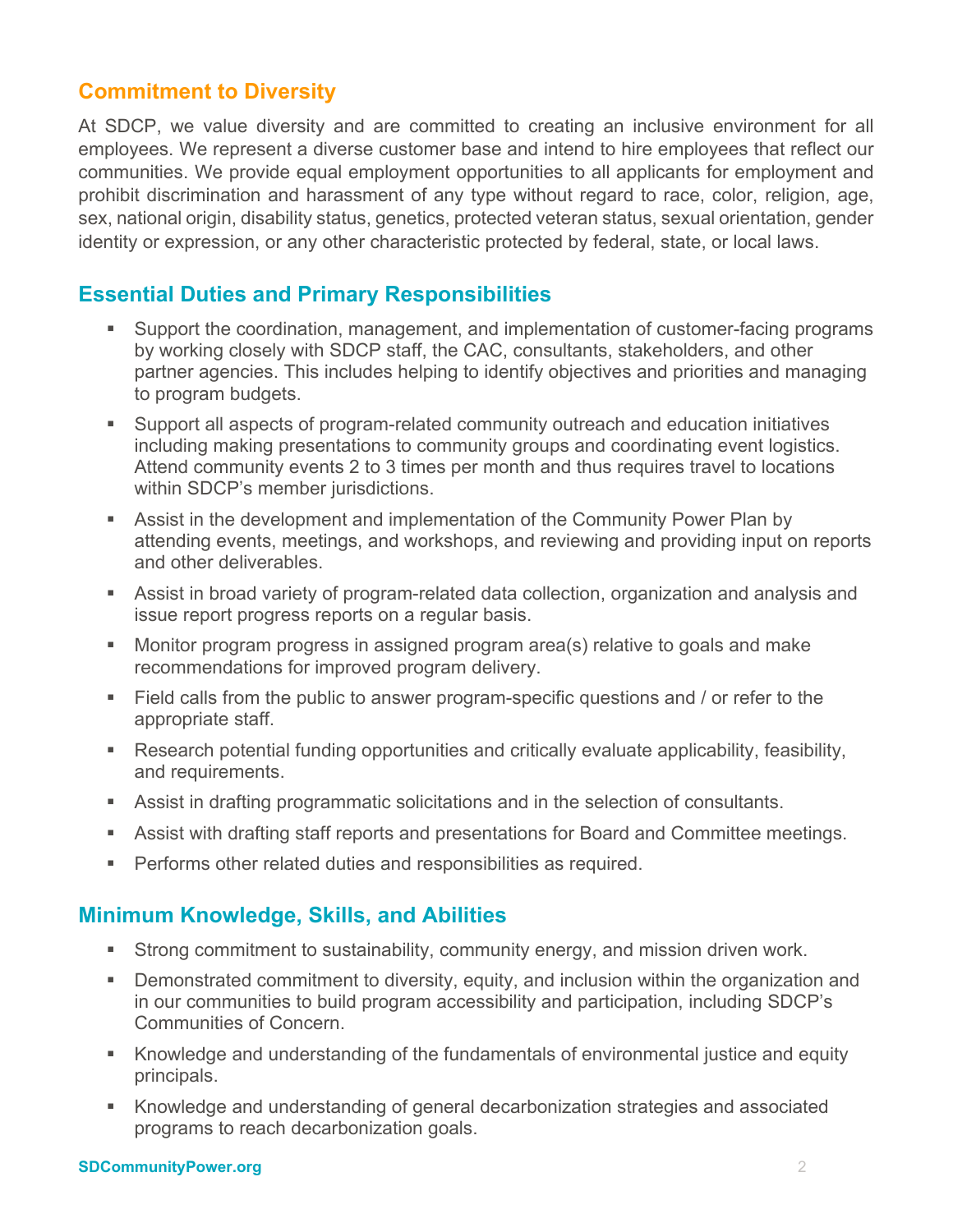- Knowledge and basic understanding of the CCA business model.
- Positive, collaborative, supportive team member excited to work with diverse teams and communities.
- Work independently, strong organizational skills and demonstrated goal setting and selfmanagement to support multiple assignments concurrently.
- Monitor, review, analyze and interpret programmatic decisions, filings, and other reports from applicable regulatory bodies.
- Strong work ethic and comfortable taking responsibility, initiative, and working in a fast spaced, start-up environment.
- **Strong communicator who can write and present compellingly and clearly.**
- Ability to take and provide critical feedback in constructive ways.
- Strong critical thinking skills including a high tolerance for uncertainty and the ability to identify issues and propose solutions.
- Ability to act with integrity, professionalism, and confidentiality.
- Ability to comprehend and adhere to SDCP personnel policies.
- High proficiency with Microsoft Office Suite (*e.g., Word, Excel, and PowerPoint)* and ability to use virtual meeting applications.
- **Experience working with office procedures and practices including correspondence** etiquette, and operating office equipment, technology, and programs.
- Ability to travel to meetings and community events to meet with residents and stakeholders. Must have access to reliable transportation, and if driving an automobile, a good driving record.

# **Preferred Knowledge, Skills, and Abilities**

- Establish effective and cooperative working relationships with customers, local businesses, community groups, interested stakeholders, officials of municipalities, agencies, special districts, and other related agencies.
- **Experience supporting the implementation of programs in one of the following areas:** energy efficiency, building decarbonization, transportation electrification, demand response, demand management.
- Experience supporting the implementation of programs funded by California state agencies (e.g., California Public Utilities Commission, California Energy Commission, California Air Resources Board).
- Proficient in a variety of computer software programs (e.g., ArcGIS, PowerBI) to prepare reports, maps, diagrams, graphs, and other materials.
- Ability to strongly represent the organization in various professional engagement settings from local to national convenings (conferences, workshops, executive meetings, etc.).
- Proficient in verbal communication in multiple languages, Spanish and English preferred.